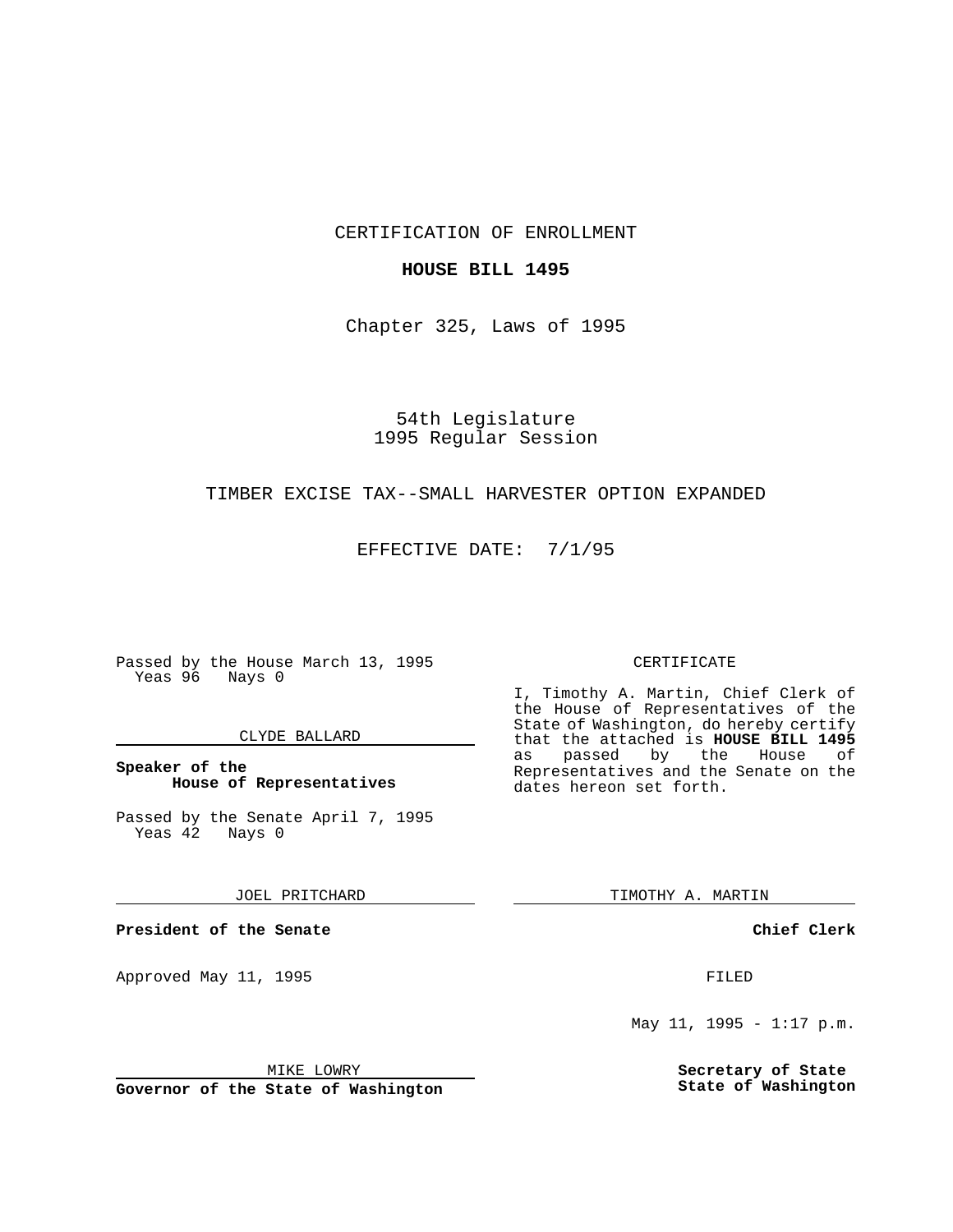# **HOUSE BILL 1495** \_\_\_\_\_\_\_\_\_\_\_\_\_\_\_\_\_\_\_\_\_\_\_\_\_\_\_\_\_\_\_\_\_\_\_\_\_\_\_\_\_\_\_\_\_\_\_

\_\_\_\_\_\_\_\_\_\_\_\_\_\_\_\_\_\_\_\_\_\_\_\_\_\_\_\_\_\_\_\_\_\_\_\_\_\_\_\_\_\_\_\_\_\_\_

Passed Legislature - 1995 Regular Session

#### **State of Washington 54th Legislature 1995 Regular Session**

**By** Representatives Basich, Hatfield, Fuhrman, Sheldon, Foreman, Chappell, Mastin, Johnson and Morris

Read first time 01/27/95. Referred to Committee on Natural Resources.

1 AN ACT Relating to the timber excise tax small harvester option; 2 amending RCW 84.33.073; providing an effective date; and declaring an 3 emergency.

4 BE IT ENACTED BY THE LEGISLATURE OF THE STATE OF WASHINGTON:

5 **Sec. 1.** RCW 84.33.073 and 1987 c 166 s 2 are each amended to read 6 as follows:

 As used in RCW 84.33.073 and 84.33.074, the following terms have the meanings indicated unless the context clearly requires otherwise. (1) "Small harvester" means every person who from his own land or from the land of another under a right or license granted by lease or contract, either directly or by contracting with others for the necessary labor or mechanical services, fells, cuts, or takes timber 13 for sale or for commercial or industrial use in an amount ((not 14 exceeding five hundred thousand board feet in a calendar quarter and)) 15 not exceeding ((one)) two million board feet in a calendar year: PROVIDED, That whenever the United States or any instrumentality thereof, the state, including its departments and institutions and political subdivisions, or any municipal corporation therein so fells, cuts, or takes timber for sale or for commercial or industrial use, not